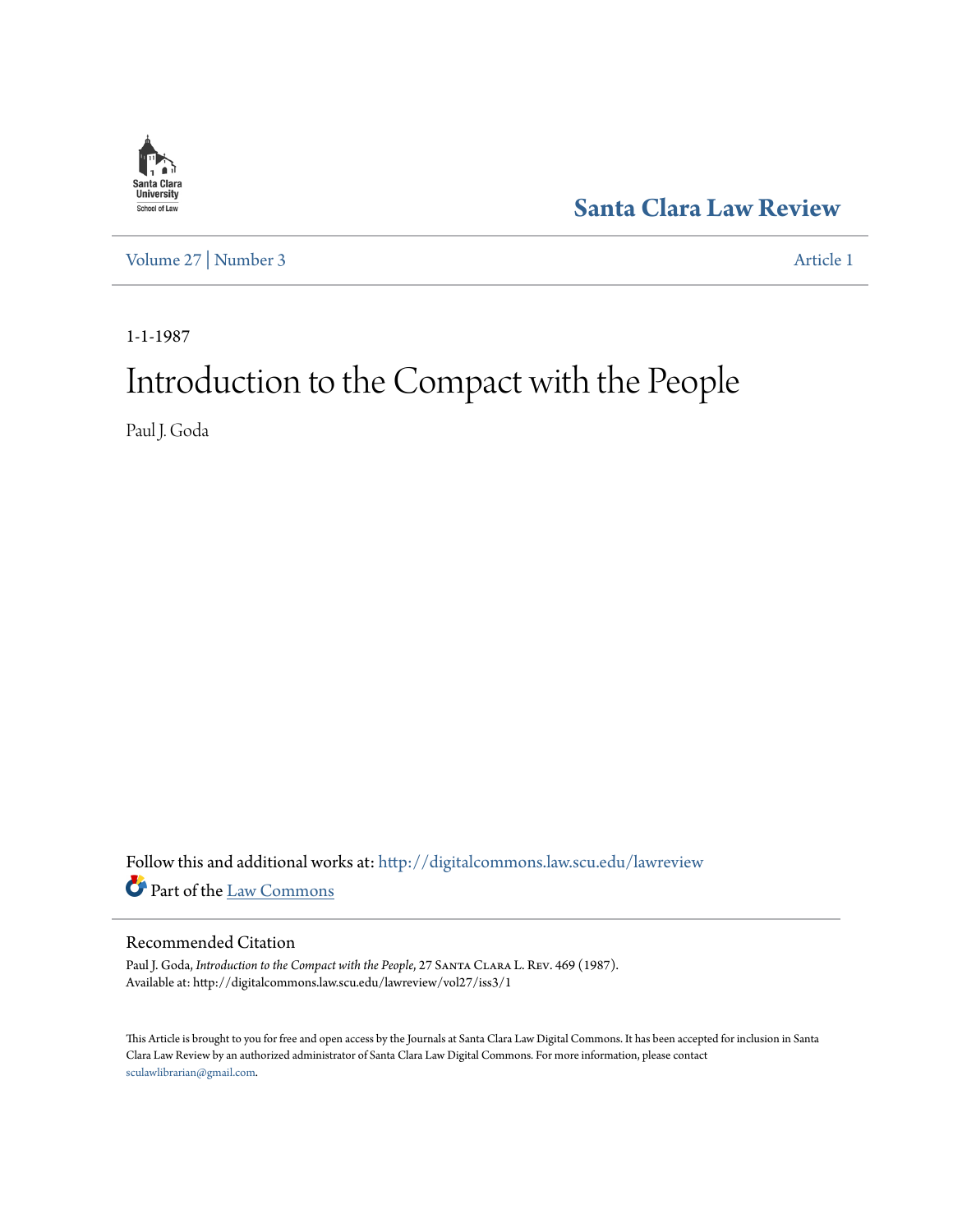#### **ARTICLES**

#### **INTRODUCTION TO THE COMPACT WITH THE PEOPLE**

#### **Rev. Paul J. Goda, S.J.\***

As Chair of the steering committee for the Institute on the Bicentennial of the United States Constitution at Santa Clara University from January to March, **1987,** it is with some pride that I write this introduction to the publication of Congressman Peter W. Rodino's speech. The steering committee established the following purpose for the Institute:

This year's Institute is an educational endeavor celebrating the Bicentennial of the U.S. Constitution. Our intention is not just to look backward in commemoration but to help others - our students in particular  $-$  to look forward. Our challenge is to analyze how our government works, to realize the moral implications of the national community we have formed.

We tried to fulfill this challenge to ourselves by getting authoritative and provocative speakers with different points of view. Arthur Schlesinger, Jr. was matched with Professor James Q. Wilson. Both asked how a government formed 200 years ago could last into a vastly different world. Mr. Michael Novak and Dr. Mary Frances Berry emphasized seemingly contradictory arenas of our national existence. Mr. Novak showed how the Constitution nourished the creative need to protect and vitalize the economic structures of our society. Dr. Berry described our failures and our possibilities in our attempts to protect and engender civil rights.

Finally, we were fortunate in obtaining Congressman Rodino's assent to speak at the Institute. Congressman Rodino will not be an

*<sup>©</sup>* 1987 **by** Rev. Paul **J.** Goda, **S.J.**

<sup>\*</sup> Professor of Law, Santa Clara University School of Law; B.S., 1952, Loyola University of Los Angeles; **J.D.,** 1963, Georgetown Law Center; S.T.M., 1967, Santa Clara University; LL.M., 1969, New York University.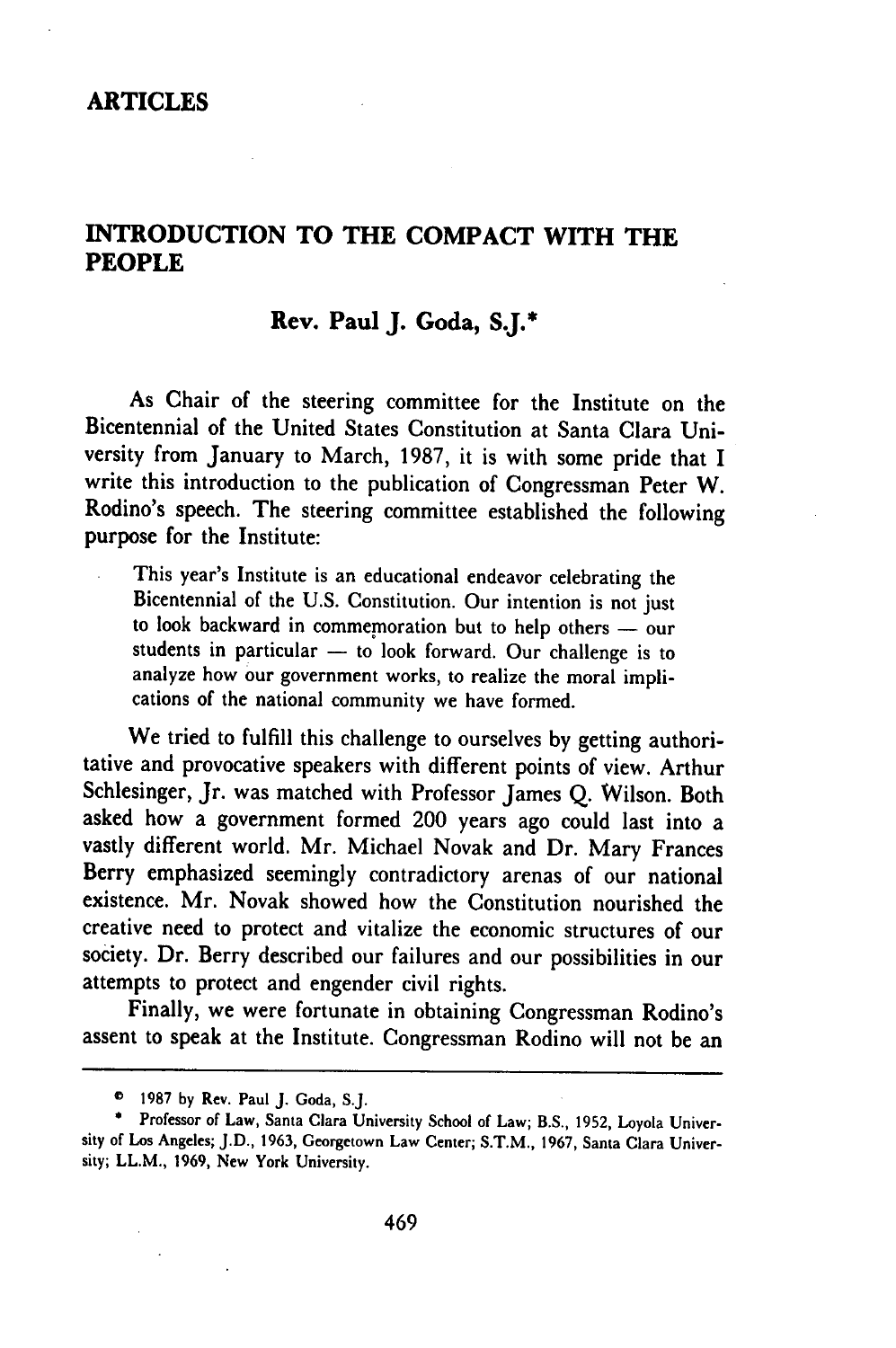unknown to history. His twenty terms, so far, in the House of Representatives and his service on the House Judiciary Committee at times of constitutional crisis, entitle him to public honor. But it is for his integrity and kindness and wisdom that we praise him.

I would like to believe that someone will do research at the tricentennial or quadricentennial celebration of the Constitution and find Congressman Rodino's lecture printed here in a copy of the *Santa Clara Law Review.* That unknown person 100 or 200 years from now will read in this speech something which goes beyond the technical analysis of the law which usually finds its way into the dry pages of our law journals. That person will find in Congressman Rodino's words a living hope in the principles of our government, not just the principles of political science, such as the separation of powers, but also the human capacity for justice and trust.

When I asked that this lecture be printed in the *Law Review, I* realized that portions of it are partisan. One of the *Law Review* editors quite properly objected that the *Law Review* is not meant to be a forum for partisan opinion. I have no quarrel with that, but I suggested that Congressman Rodino focused on an approach to the Constitution that we must all share, whatever our political persuasion. *The Compact With the People* must be based on a covenant of trust under which we can rule ourselves.

There is no doubt that the separation of powers is built on a carefully cynical view of the weakness of humanity. The Constitution, like any frame of government, must give protection against misuse of power. But having said that, we must still build the everyday structures of government on a foundation of trust by which we live together without continual stress and hatred.

All of our lectures fulfilled our purpose "to realize the moral implications of the national community we have formed." Congressman Rodino's speech exemplified that purpose by his own personal history, by his position of power, and by his subject matter. We were grateful for his presence, and hand his words on to our posterity. In our time, we are the posterity of the framers of the Constitution who must hand on to another generation what the preamble of the Constitution transmitted to us as a challenge . **. ..**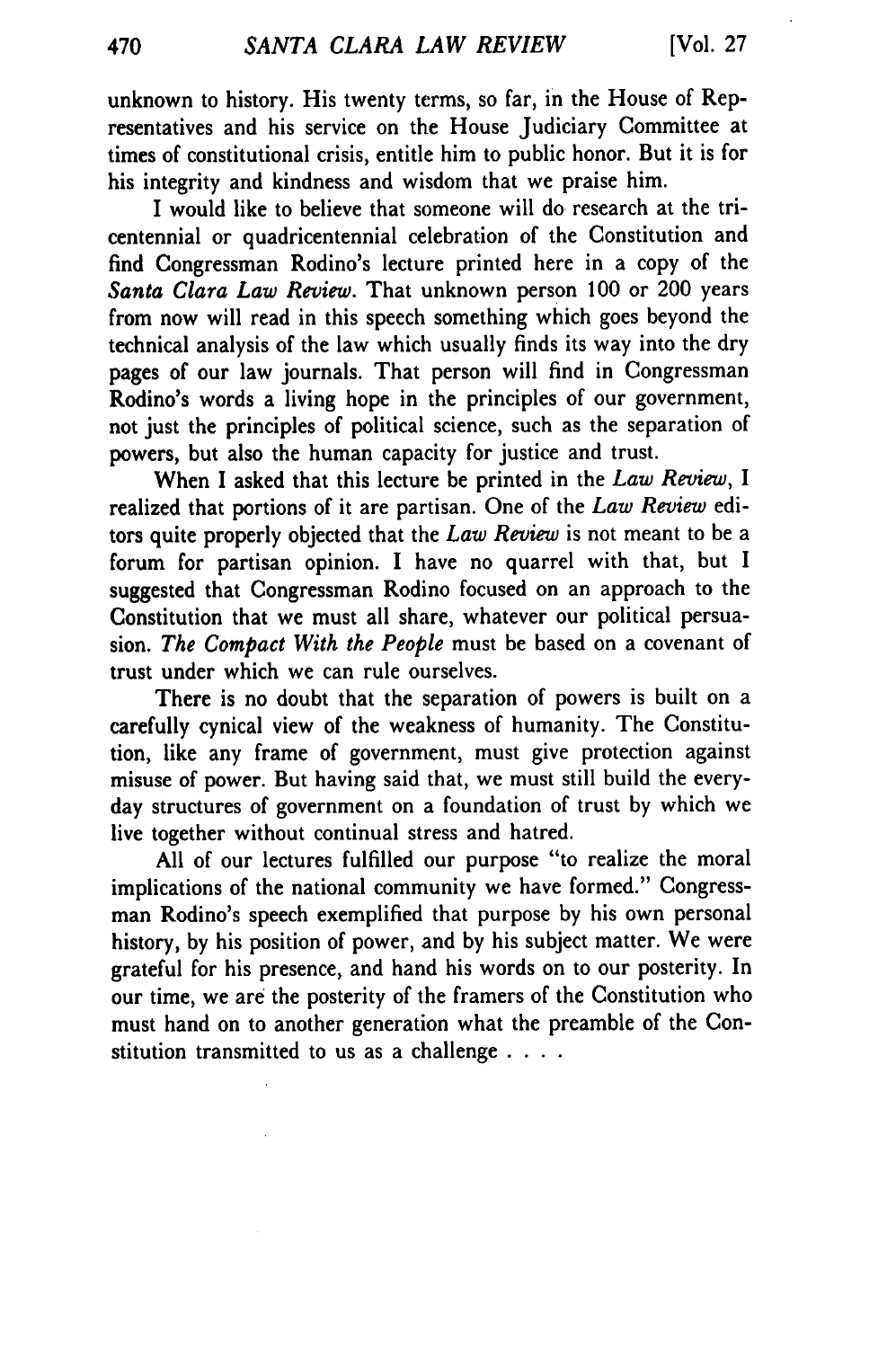### **THE COMPACT WITH THE PEOPLE\***

## **Representative Peter W. Rodino, Jr.\*\***

When **55** delegates assembled in Philadelphia 200 years ago, they had no intention of producing a new constitutional document. They met to revise the Articles of Confederation, which had proven woefully inadequate in holding together thirteen small but fiercely independent republics. But their revision efforts never materialized. Instead, during a ferociously hot Philadelphia summer, stormy debates ensued that reopened the question of just what the "grand experiment" of '76 was supposed to produce in practice. It was a difficult period of self-examination, a third of the delegates simply gave up and returned home. Only the moral force of Washington, sitting as Chairman, and Franklin, as the house elder, held the remaining delegates together so that essential compromises could be reached. The "127-day ordeal", as Madison later referred to it, ended with agreements on a four-page, handwritten document that changed the course of world history forever.

If ever a joyous celebration was in order to commemorate what free men can achieve, the Bicentennial of our Constitution is such an event. But for a number of reasons, this anniversary is a time of serious reflection and thoughtful observance - much more so than perhaps either the 200th birthday of the Declaration of Indepen dence in 1976, or the centennial of the Statue of Liberty last year. An unusual array of constitutional stresses and strains have sur-

faced in the past few years and now engage the country's attention. Foremost among them are the issues brought to the fore **by** the Iran

<sup>© 1987</sup> **by** Representative Peter W. Rodino, Jr.

**<sup>\*</sup>** Address **by** Representative Peter W. Rodino, Jr., Bicentennial Institute Lecture Series, Santa Clara University School of Law, February **19,** 1987.

**<sup>\*\*</sup>** Member, U.S. House of Representatives, Tenth District New Jersey; LL.B., University of Newark (now Rutgers University), **1937;** LL.D. Lehigh University, **1975,** Rutgers University, **1975,** New York Law School, **1975,** Princeton University, **1975,** Seton Hall University, 1976, Brooklyn Law School 1976, Yeshiva University, 1979, Potomac School of Law, **1979,** Fairleigh Dickinson University, 1981, Columbus School of Law 1981, Catholic University of America, 1981, Duquesne University, **1982;** L.H.D., LeMoyne College, 1974, Gov's State University, 1977, Jersey City State College, 1977, Georgetown University, **1977;** D.C.L., St. John's University, 1974; Chairman of the House Judiciary Committee, 1973-present; Chairman of the Monopolies and Commercial Law Subcommittee.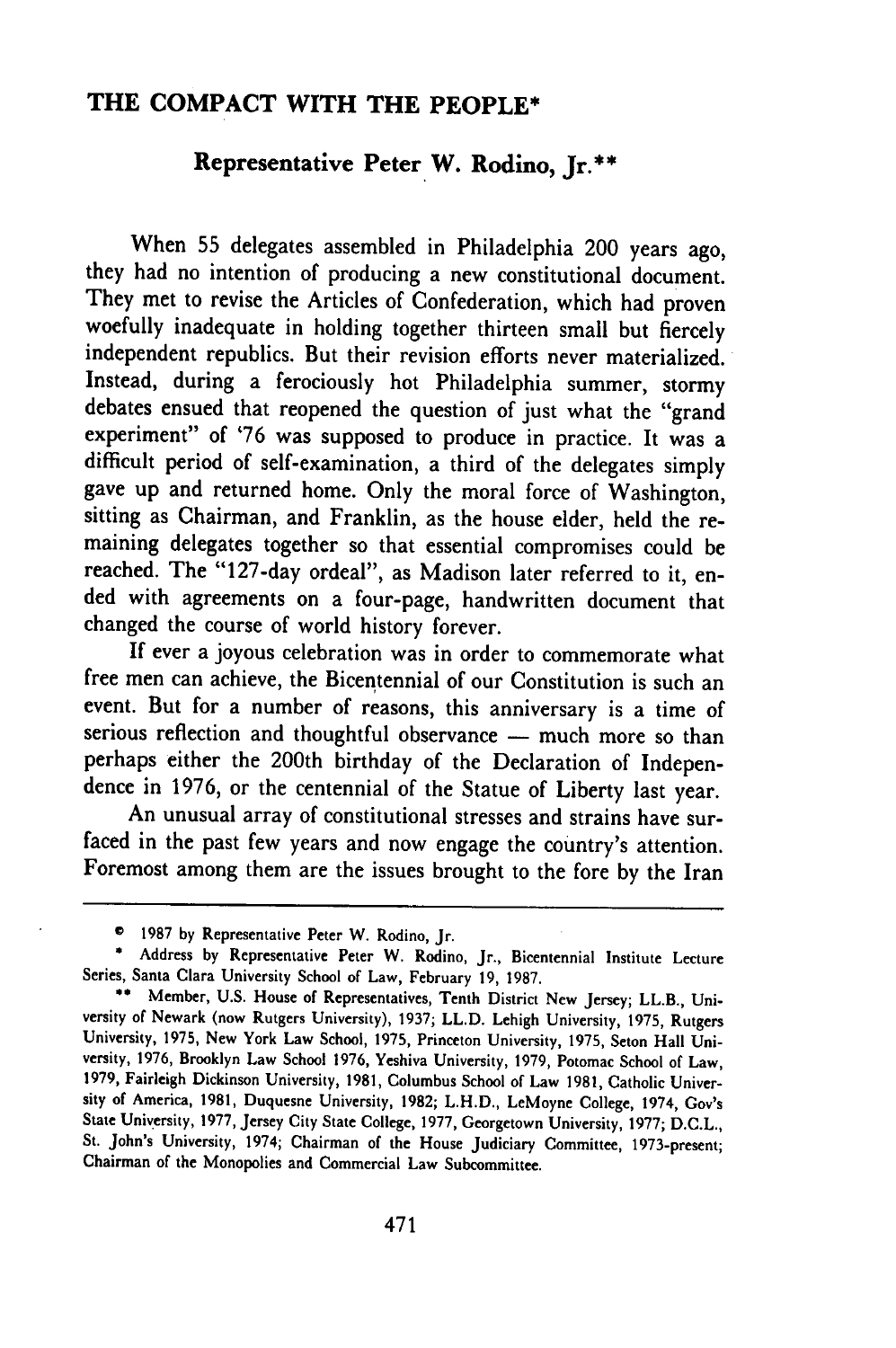arms affair, which cut to the heart of the workings of our constitutional system. When laws are broken or conveniently ignored, when the people and their elected representatives are bypassed in the information process, when covert actions replace regular foreign policy making channels, then the responsible parties  $-$  no matter who they are **-** must be held accountable to the sovereign people under the laws of the land.

But there are also other assaults on the basic framework of the document we honor this year, there are those who now urge that constitutional issues be judged solely by the framers' "original intent", who question whether the Supreme Court's decisions really constitute the law of the land and who question the application of the Bill of Rights to citizens affected by state actions. Equally pressing is the question of whether we in government are really fulfilling our responsibility to provide for the "general welfare" and the "blessings of liberty" for all Americans and all posterity, as pledged by the framers.

Taken together, these challenges raise the question for some of whether the Constitution  $-$  for all its flexibility and strength  $-$  is capable of meeting the demands of the modern era. Others wonder about the system's capacity for self-correction.

In reflecting on these questions, I find myself  $-$  as I have so many times over the past years - returning to the preamble:

We the people of the United States in order to form a more perfect union, establish justice, insure domestic tranquility, provide for the common defense, promote the general welfare, and secure the blessings of liberty to ourselves and our posterity, do ordain and establish this Constitution for the United States of America.

In this single paragraph, the framers succeeded in establishing the democratic framework of our new republic. It was to be a government as concerned about the general welfare of its people as about the common defense. It was to be a government dedicated to bringing justice and the blessings of liberty not to just one class or group, but to all the people - and not just for the present, but for our posterity.

But the vision and promise of the new republic was not immediately apparent to all the assembled delegates at the Constitutional Convention in **1787.** The proceedings reveal that the precise phrasing, syntax and form of the preamble underwent more drafts and revisions than some of the very detailed articles that follow. Thus, on August 6, 1787, we do not find the familiar phrase "We the people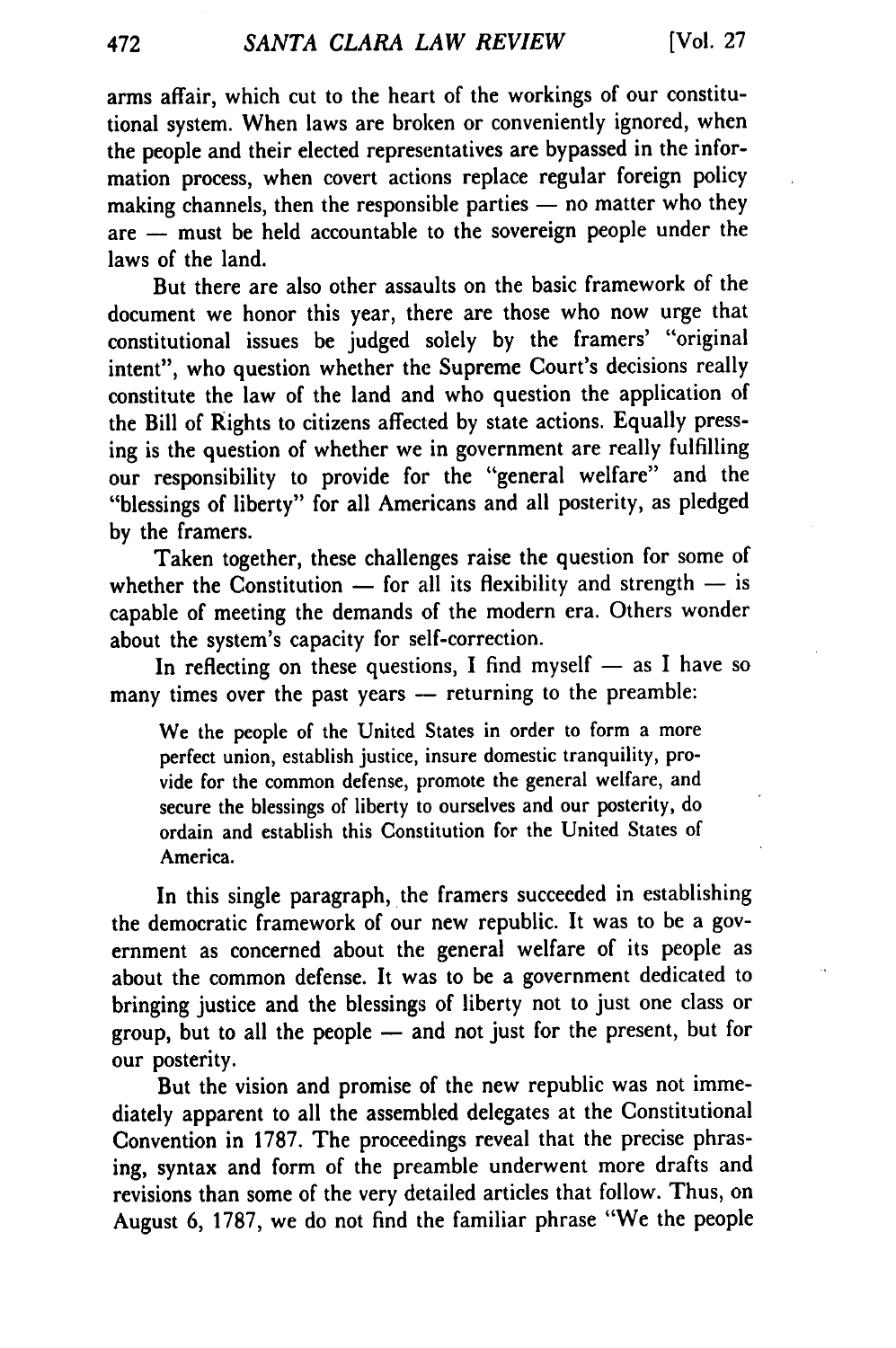of the United States" in the draft ordered reported by the Committee on Style. Instead, the preamble contained a formal, almost legalistic, statement of intent, resembling more the language of a negotiated "treaty" among thirteen sovereign states than a unifying document of cherished principles. The early draft begins: "We the people of the [following enumerated states] establish the following constitution for the government [of the United States"].

Three weeks later, the draft was referred to the Committee of Five, comprised of Doctor Johnson, Alexander Hamilton, Gouverneur Morris, James Madison and Rufus King. For six days, the Committee physically withdrew from the assembly, finally returning to the hall with a brand new version. **A** remarkable transformation had occurred. No longer did the preamble narrowly refer to the people as only citizens of the "following enumerated states." Instead, the preamble spoke of "We the people of the United States in order to form a more perfect union." No longer did the preamble contain a "utilitarian" statement of intent, whose unconcealed purpose was to diffuse tensions among the states. The preamble now expounded the *very* reasons for government. Such a pronouncement, impossible at the beginning of the convention, was accepted without question at its end.

As I have thought of this history, **I** continue to marvel at two aspects of the final language adopted **by** the founding fathers. The first is that balance  $-$  a kind of dynamic equilibrium  $-$  is the hallmark of the "more perfect union" sought **by** our founding fathers. Once liberated from purely parochial concerns, they devoted them-<br>selves to the multiple, overlapping goals inherent in a free society: "to establish justice, insure domestic tranquility, provide for the common defense, promote the general welfare **..."**

**All** of these avowed purposes for forming the new republic must necessarily dovetail if the system is to work. How can there be national security  $-$  a "Fortress America"  $-$  if, at the same time we are "providing for the common defense," the American dream is redefined to exclude education, health care or economic productivity. As Madison made clear in the *Federalist Papers,* there are diverse elements of the public good, and the achievement of any government is its success "in mingling them in their due proportions."

The second aspect of the preamble **by** which **I** am struck is the unmistakable presence of a *covenant of trust:* "We the people of the United States in order to form a more perfect union **. . ."** These are words of a compact being entered into  $-$  a social compact between the people and each other, and the government. Any breach of that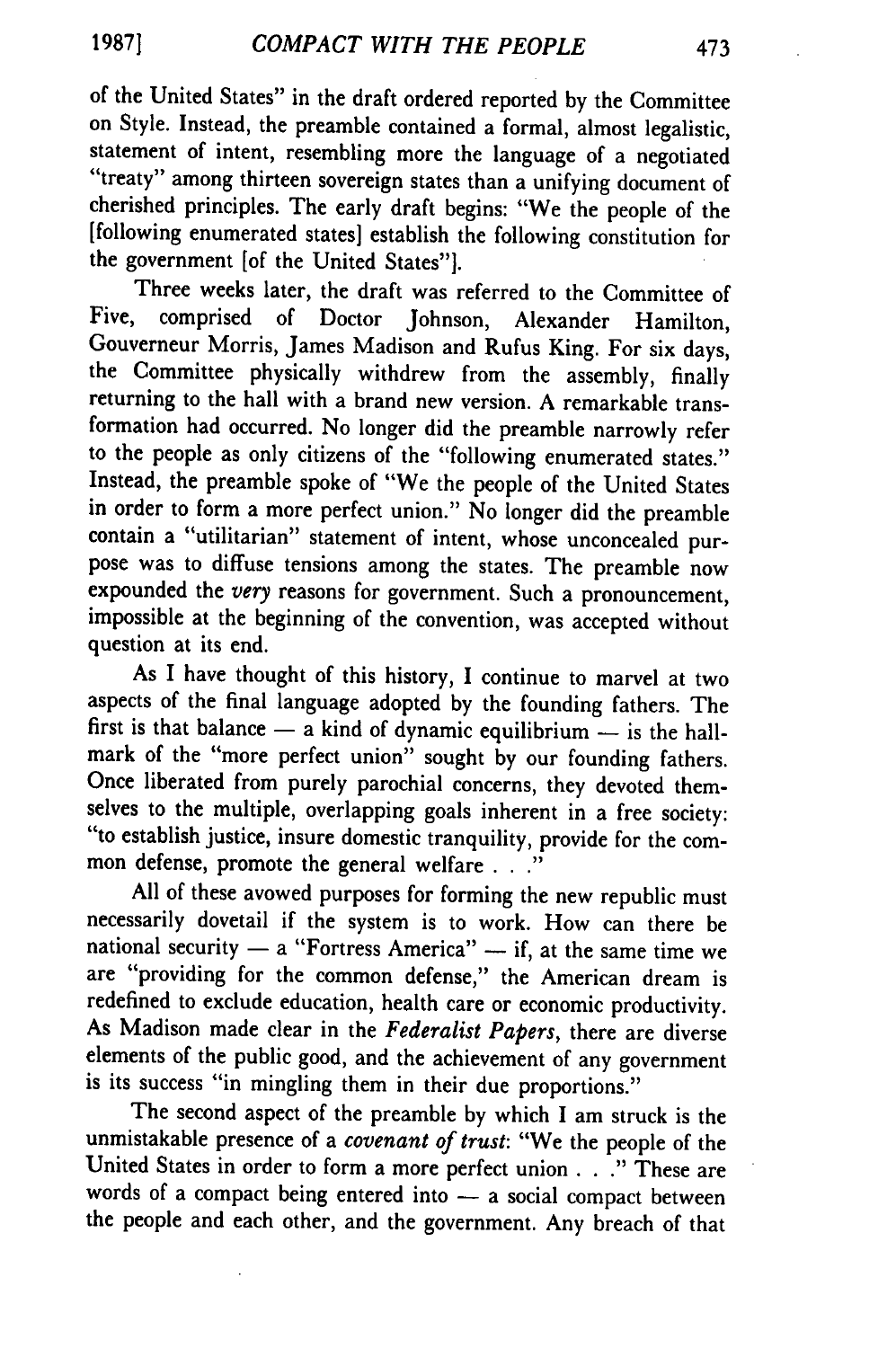covenant threatens the very foundation of our democracy. In this time of public questioning of the institutions of government, the social compact with the people is severely strained. The American people have many unanswered questions about the administration's adherence to the laws, the disparity between its public statements and private actions. We have learned from the recent past that these crises of public confidence are not unique to our times. But just as was done in the past in each prior instance, we have openly confronted the crisis **by** reliance on the rule of law. We can do no less at this moment.

I submit that the Constitution provides the self-correcting forces to restore both equilibrium and trust. In light of some recent events, tonight I particularly want to focus on two such balancing mechanisms - due process of law and separation of powers. **I** then want to examine the current state of the social compact, 200 years after its inception.

\*\*\*\*\*

Even before it was written into the Constitution, the phrase "due process of law" had a long history. In the American experience, the phrase first appeared in the act of **1692** of the General Court of Massachusetts Bay. Before that, it was found in an Act of Parliament adopted in **1355** during the reign of Edward **III.** But the idea behind "due process of law" - that government authority should never be placed above fundamental law -- reaches back in time even further. It is really a paraphrase of the words "the law of the land," which the embattled barons, ecclesiastics and burghers compelled King John to acknowledge in a historic meadow in Runnymeade in **1215.** Even Aristotle, twenty-three centuries ago, envisioned the concept when he said, "[r]ulers ought to be governed **by** principles of rational generality. . **.** . [t]he *laws* should be the *rulers."*

The concept was immediately embraced at the federal level of our government. Unfortunately, the guarantees of due process were slow to be acknowledged, let alone safeguarded, in state actions. Finally, in the wake of the Civil War, the fourteenth amendment filled that vacuum on the books -- but not necessarily in practice. For the next hundred years, voting rights, the right to be admitted into state educational institutions or the right to qualify for state licenses or other franchises were often subject to arbitrary treatment for some segments of the population.

Given this history, it is highly disconcerting  $-$  just as the bicentennial anniversary begins  $-$  to hear the chief law enforcement

474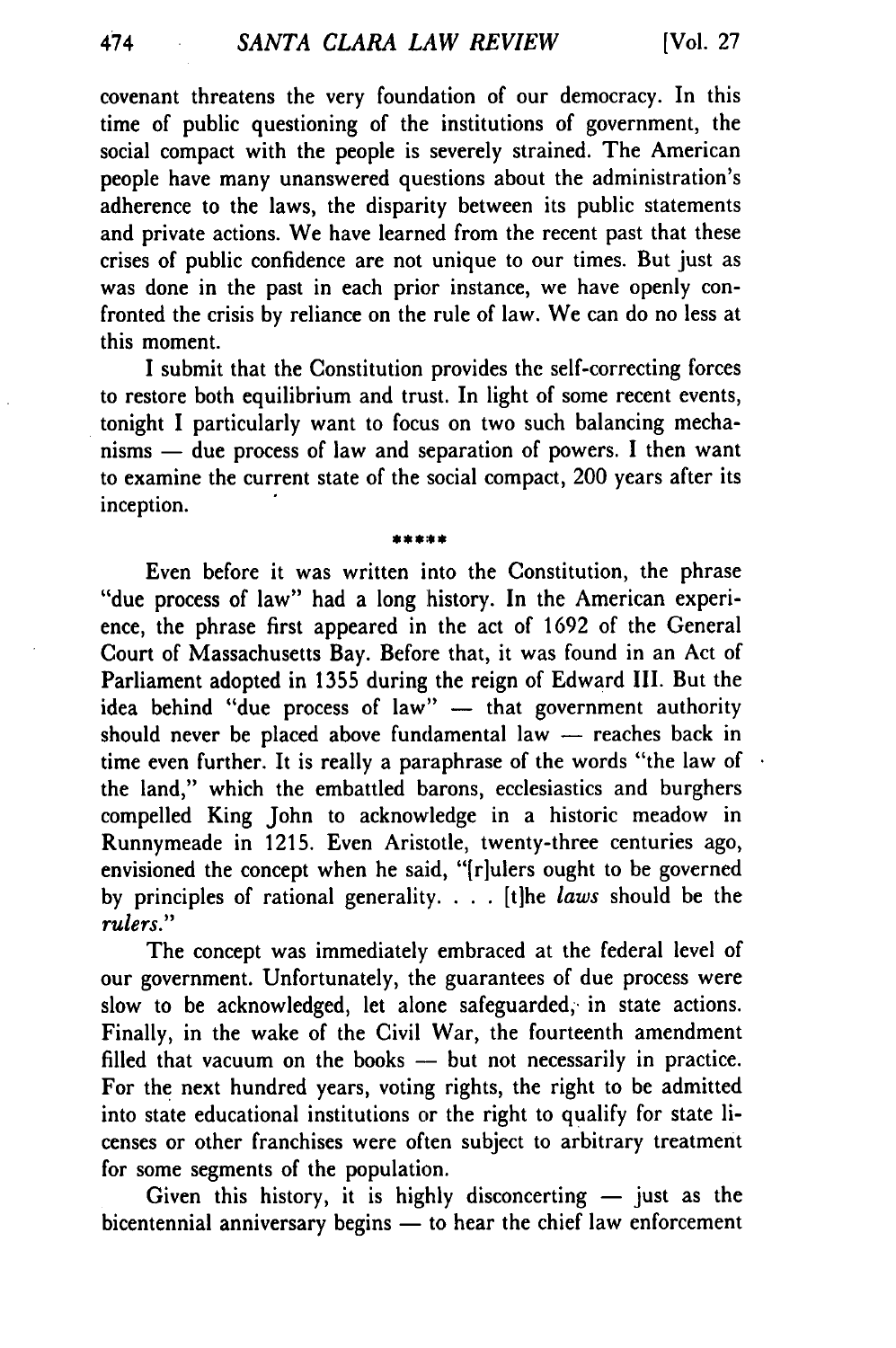official of the land advocate a wholesale retrenchment from the guarantees of fair treatment and open access to our institutions of government that are guaranteed by the due process precept. The Attorney General unabashedly seeks to cut back on many due process protections by utilizing what he terms a "jurisprudence of original intention." This ponderous sounding doctrine advocates a return to pre-Civil War days when state governments were not held to the test of guaranteeing the freedoms contained in the Bill of Rights. It maintains that at the moment of conception, the Bill of Rights applied only to the federal government, and thus it was the founding fathers' clear and irrevocable intention not to expand these liberties to citizens affected by the actions of state governments.

This discredited doctrine is not new, and unfortunately, carries the echoes of the very reasoning applied by Justice Taney in the 1857 *Dred Scott* decision. In that case, Chief Justice Taney, in striking down the Missouri Compromise of 1820 as unconstitutional, offered the view that blacks were not persons entitled to citizenship under the Constitution because the original intent of the framers was to conceive of slaves as property. Taney's words are remarkably similar to those contained in many of the Attorney General's recent speeches:

The Constitution must be construed now as it was understood at the time of adoption. It is not only the same words, but the same in meaning **. . .** and as long as it continues to exist in its present form, it speaks **. . .** with [the] same meaning and intent as when it came from the hands of the framers. **...**

Interestingly, the proponents of this revisionist line of thought choose to ignore the writings and lives of the framers themselves. Madison, the principal author of the document, never subscribed to this notion. He was unabashed in drawing attention to the fact that he initially opposed the establishment of the first Bank of the United States as being unconstitutional, and then twenty years later, enthusiastically approved the creation of a second Bank. The constitutional text hadn't changed, he later explained, but a "construction [had been] put in the Constitution by the Nation which, having made it, had the supreme right to declare its meaning." He continued, "whatever veneration might be entertained for the body of men who formed the Constitution, the sense of that body could never be regarded as the oracular guide in expounding the Constitution . . **.** it was nothing but a dead letter, until life and validity was breathed into it by the people. **.. .**

I must agree with Madison. The Constitution is a design for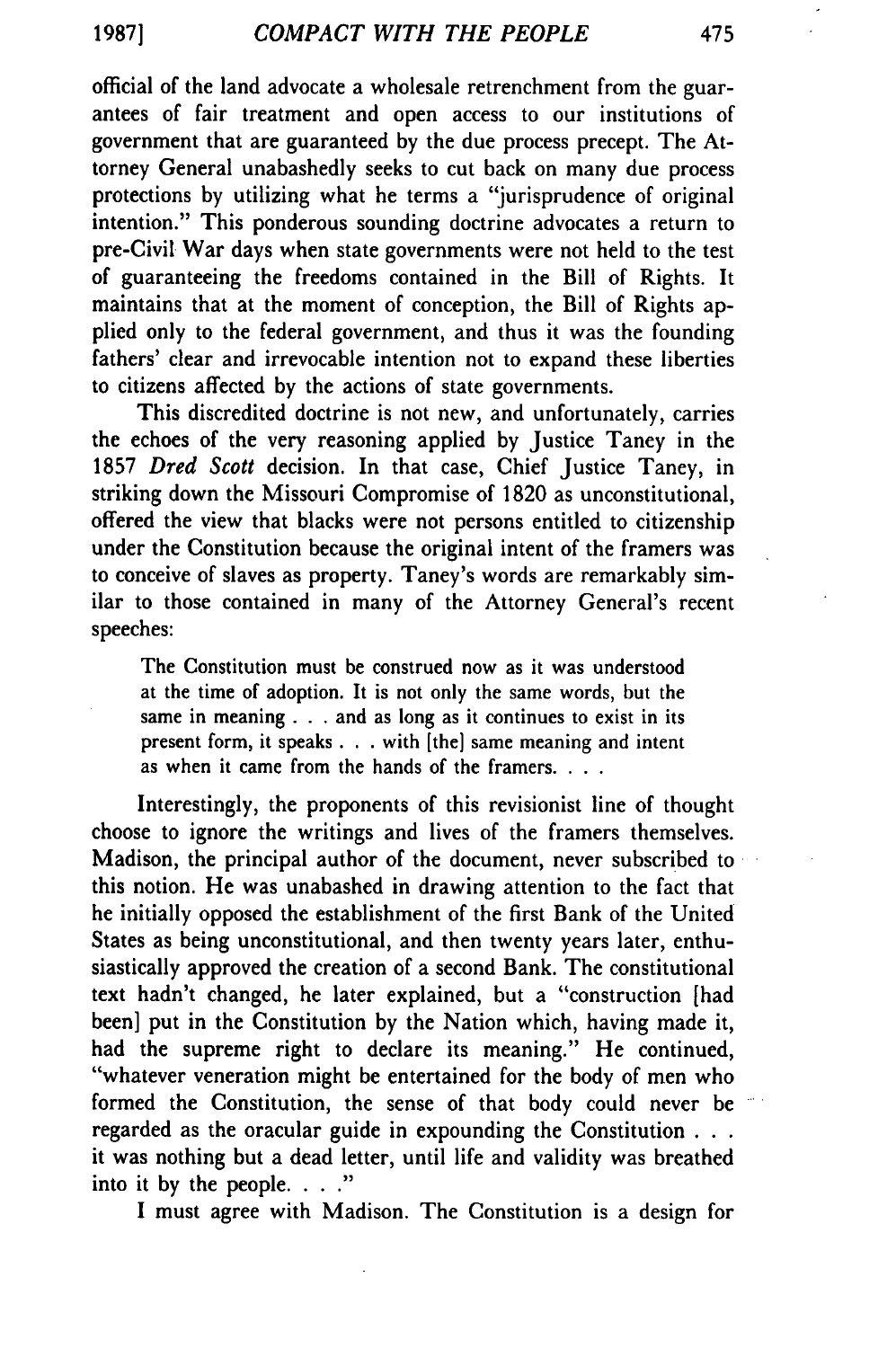governing, not a static or exhaustive recitation of the relationship between the state and the individual as found in the civil codes of Europe. It lays out the federal architecture for maintaining a delicate balance of forces; but as a political document, it is purposely general, almost minimalist in its mode of expression and explanation. This is particularly true with respect to the notion underlying due process protections. Chief Justice Hughes succinctly explained that the framers "did not attempt to define the meaning of the phrase [due process]. . **.** . They did so for a very good reason: they wanted protection against tyranny, wherever and however it might hit, and they were careful not to limit by exact definition the guarantee of their liberty."

The Constitution was framed to last centuries, and not to confine a post-industrial society of 250 million people to the specific horizons of thought existing in a largely rural and agrarian society of 200 years ago. This new assault on due process rejects the spirit of the framers' passionate faith in the future and in the Constitution's generality of language and thought to meet changing circumstances. It strikes me as strangely inconsistent for the same people to speak of the Constitution as a "living document" on one occasion and then clamor for "original intent" on another.

Perhaps the most important mechanism for constitutional equilibrium is the separation of powers principle. That too is under assault. Justice Brandeis very clearly described what the doctrine is about, and what it is not: "the doctrine of the separation of powers was adopted by the Convention of 1787 *not* to promote efficiency in government operations, but to preclude the arbitrary exercise of power. The doctrine was *not* adopted to avoid friction, but by means of the inevitable friction incident to distributing power, to save the people from tyranny." In short, the principle is an integral part of what we call the rule of law. Checks and balances - the hallmark of separation of powers **-** were established in order to ensure that this should be a government of laws and not of men.

Nowhere in the historical and legal writings surrounding the development of separation of powers is there any hint that criticism of the decisions of the Supreme Court, the enacted statutes of Congress, or the acts of the President is counterproductive or destructive of our system. Such criticism is often an essential and wholesome incident of that "inevitable friction," and the first amendment protects it at almost any cost.

But there is a sharp line between criticism and intentional disregard of the law by a branch of government. Just three months ago,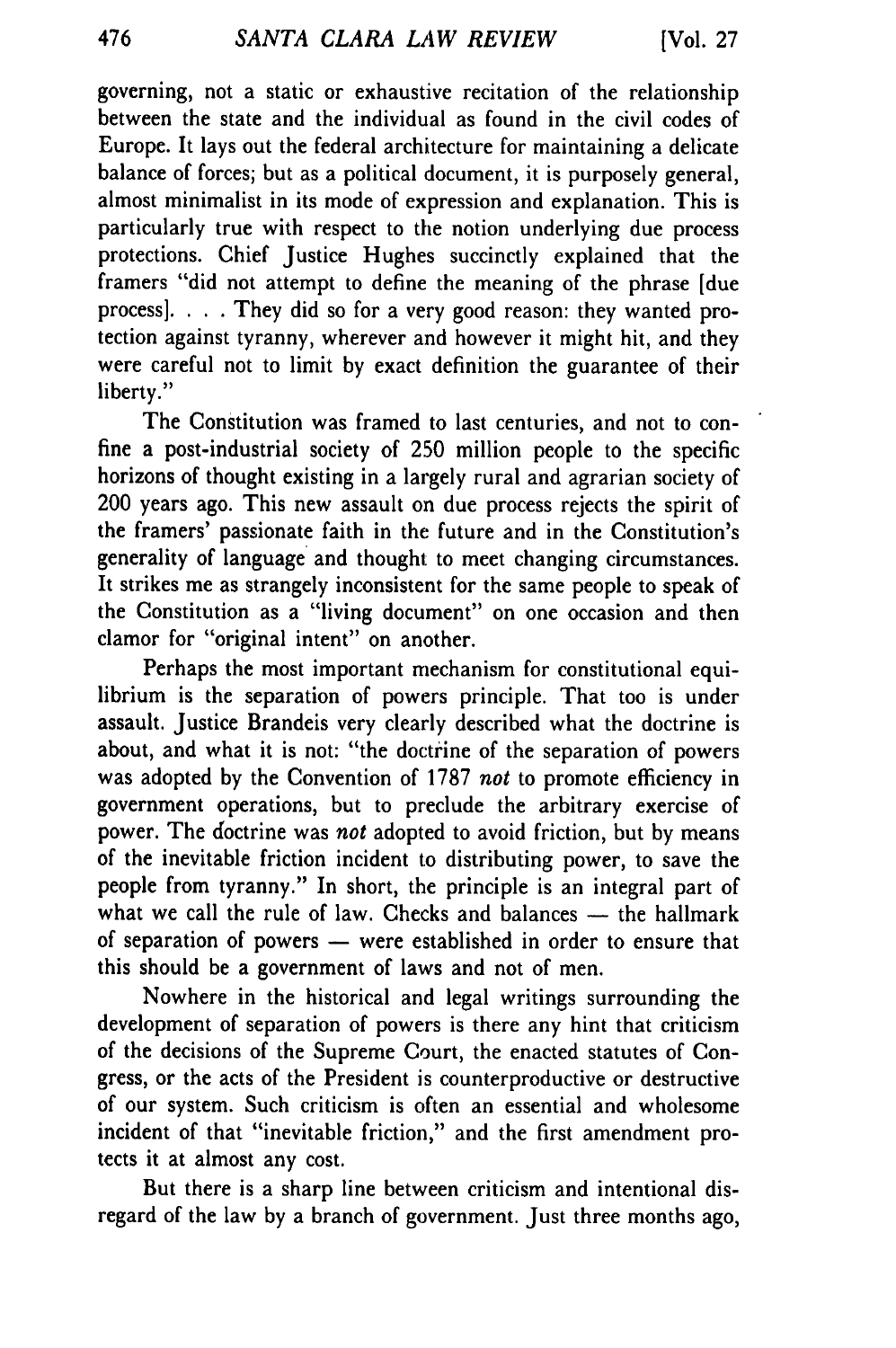**1987]**

the chief law enforcement official of the land declared that decisions of the Supreme Court "lack the character of law." While he conceded that the parties to the particular case must obey the decision handed down, he went on to say that the Court's rulings do not establish a "supreme law of the land" that is binding on all persons and parts of the government.

The opinion **by** which he chose to illustrate the point was a **1958** case, signed **by** all nine Justices, preventing a state's National Guard from physically barring black students from entering a public educational facility. The state argued that all branches of government were equally free to interpret the Constitution. The Court disagreed, citing to the famous **1803** decision of *Marbury v. Madison* in which Chief Justice Marshall established the cardinal principle of judicial review. As Chief Justice Marshall explained, in the discharge of the various functions of the different branches, a separate entity not connected with the making of laws or their execution must independently judge how such actions comport with the Constitution's structure and mandates.

Against the weight of such authority, I find it odd that the nation's chief law enforcement official should encourage the other branches of government  $-$  or persons beyond the scope of the direct parties in interest  $-$  to substitute their own interpretation of the Constitution. This is a recipe for chaos, delayed justice, endless litigation, and utter disrespect for the rule of law. This is not to say, however, that the Supreme Court's interpretations must be accepted as irrevocable or immutable, or there would be no opportunity for the Court to change its direction as it did in *Brown v. Board of Education.* But the element of intentional disregard of one branch's duly constituted powers has no place in our system of government.

Unfortunately, this unique view of separation of powers is not an abstract point expounded in after-dinner speeches. Two years ago, the then-director of the Office of Management and Budget, acting at the behest of the Attorney General, issued a directive ordering federal agencies to ignore certain provisions of the Competition in Contracting Act that the Justice Department believed to be unconstitutional.

It would have been wholly appropriate for the President to have vetoed the act on the ground that portions of it were unconstitutional **-** or on any other grounds. But it is an entirely different matter for the President to determine that a bill is unconstitutional, sign it into law, and then refuse to comply with its provisions **by** directing all executive branch agencies to defy it  $-$  actions that amount to a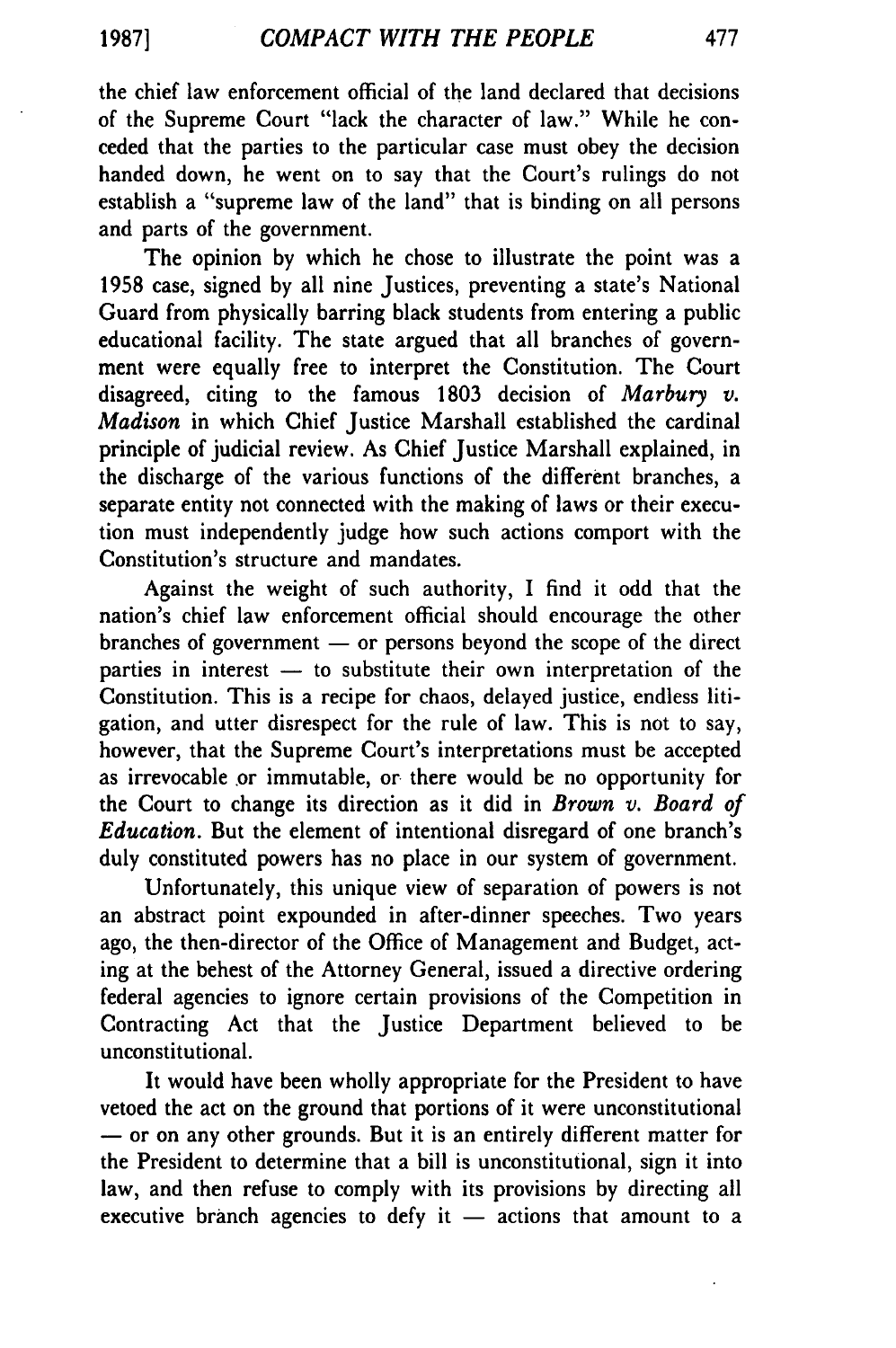breach of the President's constitutional duty to "take care that the laws be faithfully executed."

There is no legal or constitutional basis for the President to act as the arbiter of constitutionality. The authors of our Constitution  $$ fresh from the colonial experience with unbridled royal power  $-$  set explicit lines of authority for each branch of government, including the President.

Under the doctrine of separation of powers, only the courts have the authority to determine the constitutionality of laws. Indeed, all laws are presumed valid until the courts decide otherwise. The President, no less than the average citizen, must therefore comply with them.

That matter has now been resolved, but I regret to say that the Administration originally contended that the Executive Branch may unilaterally refuse to comply with a duly enacted and presumptively valid statute. This is a radical assertion of unbridled executive authority, and clearly would result in a profound and dangerous shift in the balance of powers.

One rarely used constitutional mechanism at the core of the separation of powers doctrine is the impeachment process set out in the Constitution. As you know, twice in the past fifteen years, I have been called upon as Chairman of the House Judiciary Committee to preside over impeachment proceedings - once, involving a President, and just recently, a member of the Federal Judiciary. Under article II of the Constitution, the power of impeachment and removal is exclusively vested in the Congress - that branch of government most closely representative of the people.

At the time of the impeachment proceedings involving President Nixon, there was voiced from many quarters great trepidation that the system might fail  $-$  that it might not be able to survive the strains of those wrenching deliberations to which all the nation would bear witness. The participating members of the Committee came to understand that our constitutional system was being tested, and therefore, all ideology, party affiliation, and parochial interests had to be set aside. Our actions on the Judiciary Committee had to meet standards of only one test, those imposed by the words of article II of the Constitution (and, of course, I might add parenthetically, those underlying the preamble - the covenant of trust with the people.) In the end, the social compact was maintained, and the system survived.

During the summer and fall of 1986, the impeachment process was again triggered in the first impeachment trial of a federal judi-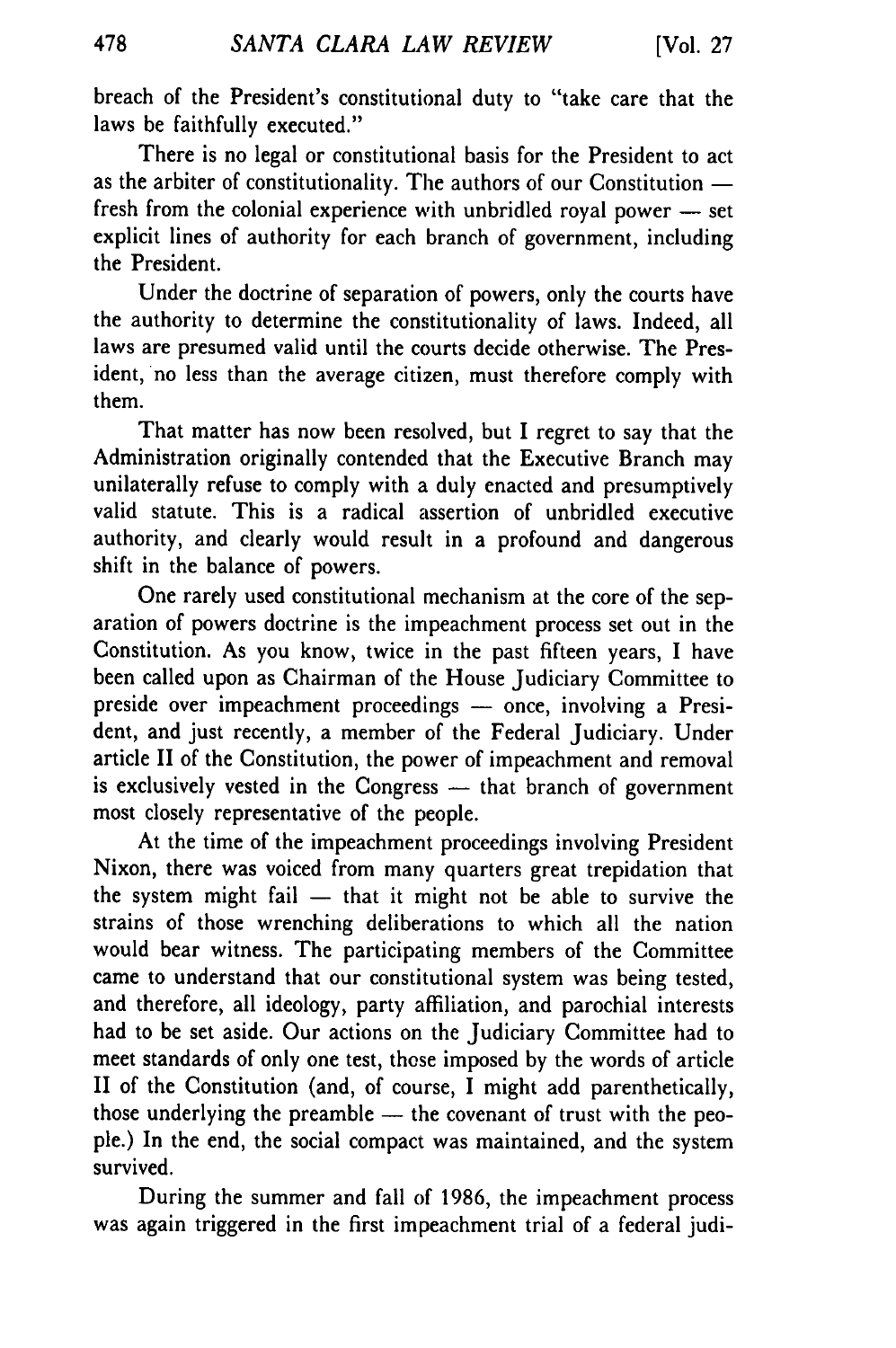cial official in over fifty years. The impeachment also involved unique circumstances in our history, a judge who had been convicted of felonious criminal conduct while in office, who had exhausted all direct legal appeals in the federal courts and who had been incarcerated for his crimes. Despite these extraordinary circumstances, the official refused to resign from the bench, and consequently, continued to receive his judicial salary and other emoluments of office. Understandably, many citizens called for a summary removal from the federal payrolls.

Removal from office, however, was only possible through impeachment, a procedure purposely made difficult, even unwieldy, by the framers. They believed that the independence of the judiciary had to be carefully protected and insulated from political tampering that would occur if judges served at the pleasure of changing executive officials. To ensure that impeachment was not used as a political weapon against public officials or otherwise abused, the Constitution requires that the House of Representatives consider any accusations of "high crimes and misdemeanors" by federal civil officials and vote whether a trial on those charges is warranted. If the vote is in favor of impeachment, then it is left to the Senate to independently conduct a trial on the charges and vote on the question of removal from office. Obviously, such an elaborate, even prolonged, procedure would only be invoked in extraordinary circumstances where a violation of public trust has occurred.

As had occurred during the 1973 impeachment proceedings, concern was again voiced during the recent impeachment deliberations conducted in September and October of 1986. This time it centered on how impeachment and removal of a federal judge might impede or slow down government operations. Some argued that the House and Senate, with their busy legislative agenda, really had no time to devote to the "adjudication" of whether "high crimes and misdemeanors" had been committed by a sitting federal judge within the meaning of that phrase under article II of the Constitution. There were calls to delegate the impeachment function to a panel of judges so that they could conduct a type of "peer review"; there were other suggestions to simply allow a small number of designated members of Congress to make all the required findings and spare the full House and Senate the responsibility of developing a case, hearing the evidence and casting a vote on removal. There was even a call to delegate Congress' prescribed constitutional role in impeachment to a non-governmental group of experts. None of these suggestions for radical surgery of the impeachment process were ac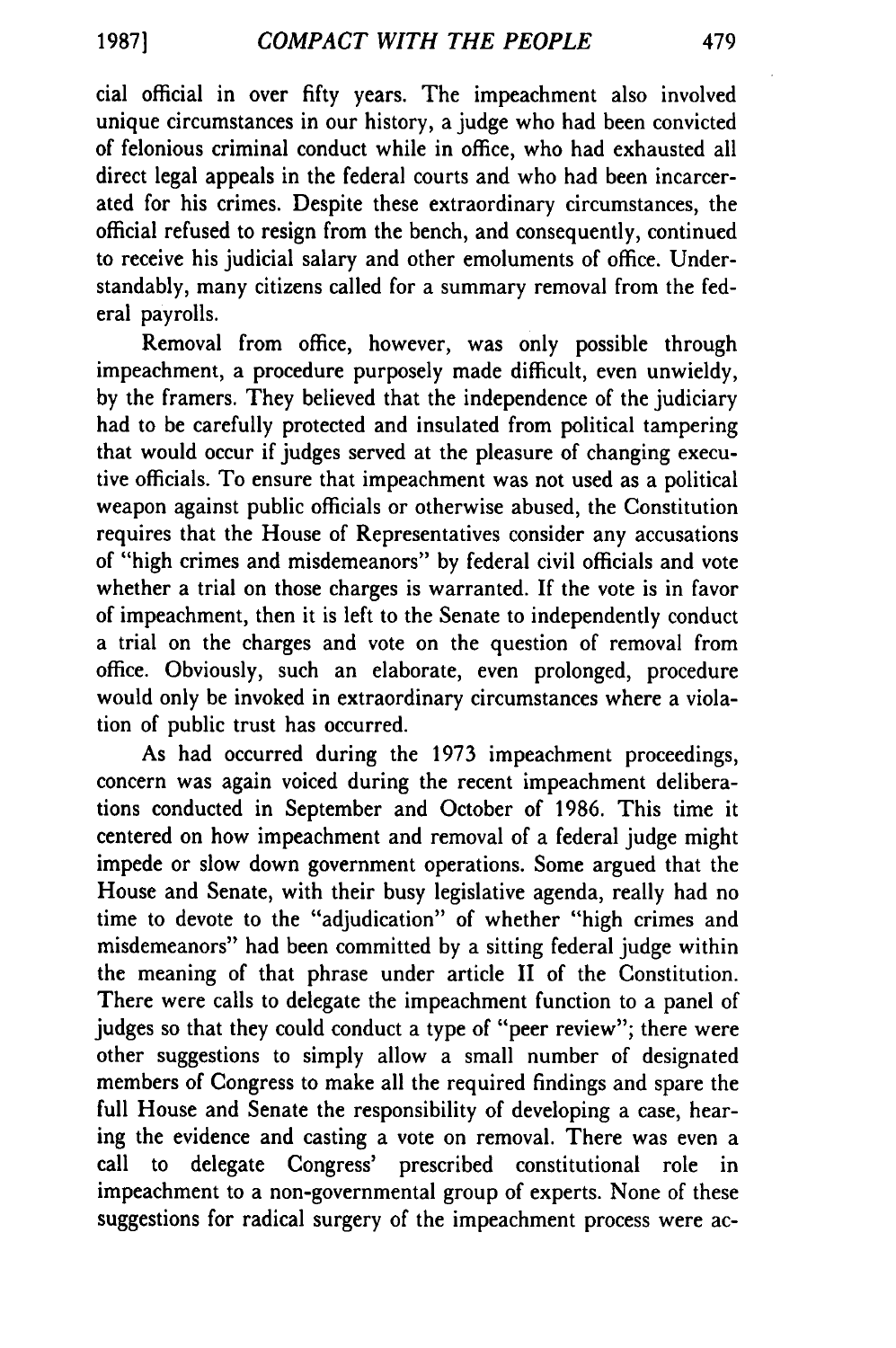cepted, even at the height of legislative activity at the close of the 99th Congress. In the end, as with the congressional impeachment actions in 1973, the proceedings reaffirmed both the delicacy and durability - as well as the wisdom - of existing constitutional procedures.

While the public trust was reaffirmed in the recent impeachment trial, only a short time later it is once again being sorely tested with revelations of the Iran/Contra arms deal. As a member of the House Select Committee chosen to investigate this controversy, I am under constraints in speaking publicly of the facts or direction of the investigation. But the importance of a thorough investigation cannot be overemphasized. The larger issues raised by the Iran/Contra arms affair are not simply the coherency of American foreign policy in the Middle East or in Central America, though those policies are of great importance. The fundamental questions posed  $-$  just as in the Watergate crisis  $-$  have to do with the executive's misunderstanding of the rule of law that lies at the heart of our American democracy. Nothing undermines the rule of law more than the desire of some temporary government - even for purposes believed to be  $good$  — to set aside the law, distort it or ignore it.

Because ours is a system where the ends *never* justify the means, I believe the American people  $-$  as well as the rest of the world - look upon the United States as a "nation of laws", in keeping with the preamble's promise of the "establishment of justice." For all the inconsistencies of policy, for all the arrogance of power exhibited by certain Administration officials who secreted their schemes from the open purview of Congress and the American people, the rule of law can in the end restore the people's compact of trust with the government. That confidence has been impaired, and cannot be restored by either cover-up or burying our heads in the sand.

Restoring public trust is only possible if all the facts come out. Some in this country and outside of it have lamented that America may become "bogged down" in what they call its "relentless, investigatory ordeal." But such self-examination is what has preserved this country's commitment to the rule of law. A democratic government is only as strong as the confidence of the people in the integrity of its institutions.

At the outset, I mentioned the dovetailing effect of the varied, but interrelated, purposes encompassed within the preamble's statement of purpose. I have also spoken of certain balancing powers of

de de sir de de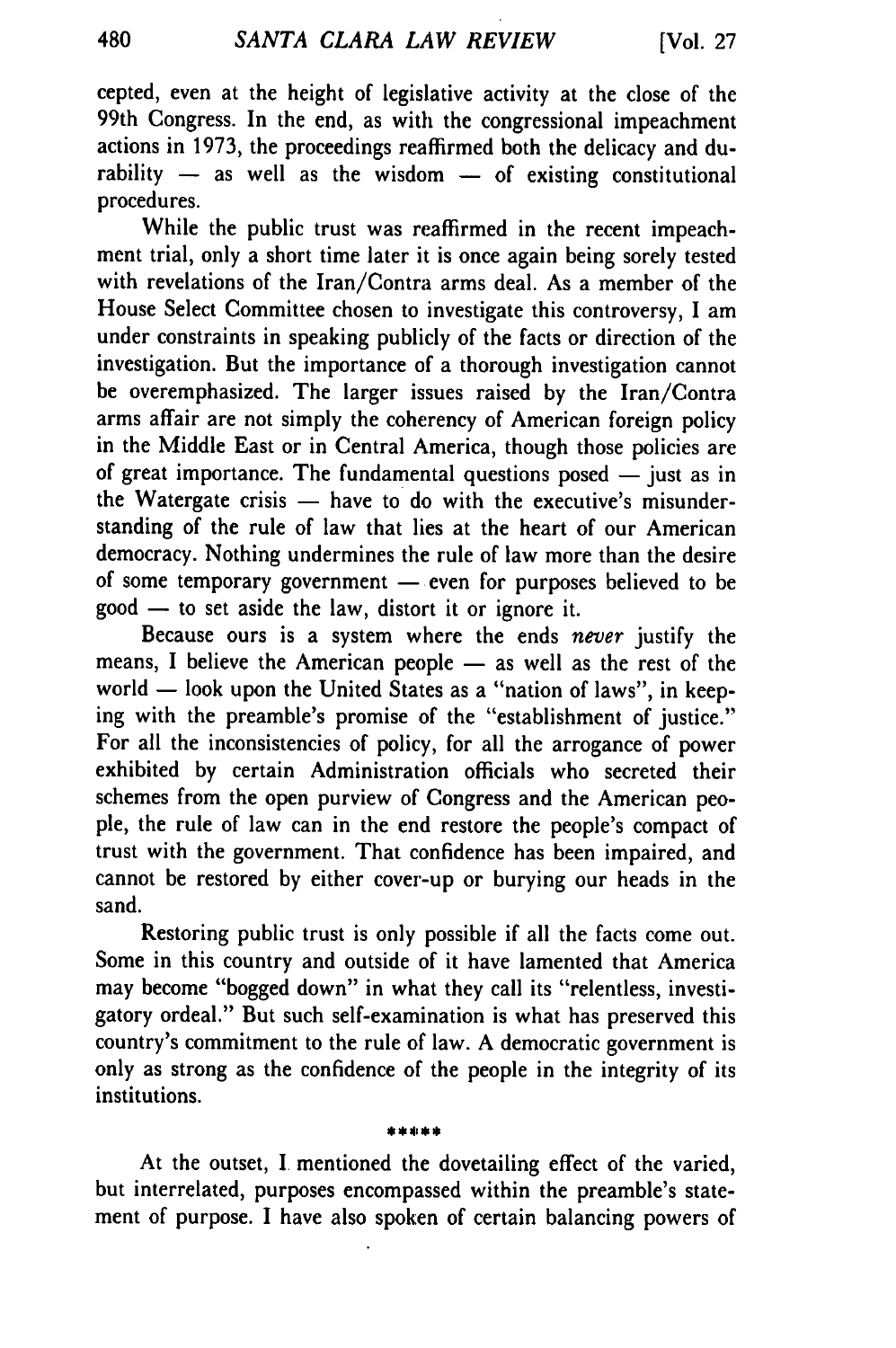**19871**

government, which, even though under assault, continue to respond to any dislocations in the exercise of governmental powers by any branch of government. But before departing, I feel it incumbent to move from principles and statements of intent to the *actual* state of the social compact today.

What is government doing now to provide for the "general welfare" and "secure the blessings of liberty" for all Americans? If the social compact in practice does not serve each of us, irrespective of race, religion and class, then, by definition, it is a limited guarantee, and unworthy of the document which launched this republic 200 years ago.

In assessing the situation, I must admit to being slightly confounded by certain statements and policies that I have recently noted. Today, there is much talk of the fact that we live in an interdependent world, undergoing rapid technological and economic change. We all have expressed worry to ourselves and others that America may not be saving or investing enough for the future, that we are helplessly watching as jobs are destroyed and communities uprooted because of a failure to be competitive in the international marketplace.

And yet, even as these concerns are voiced, the economic and fiscal priorities of the Administration proceed as if these concerns are irrelevant, or of only secondary importance. For six years, the Administration has not offered a balanced budget  $-$  neither in the bottom-line budget figures nor in balanced priorities.

 $How - if$  competitiveness and productivity are the gateways to the 1990's and beyond  $-$  can education, research and development, the rebuilding of the nation's infrastructure, and the modernization of heavy industry be relegated to such low priority in the budgets we have seen sent up to Congress in the past six years?

Psychologists have coined the phrase "cognitive dissonance" to characterize that state of mind where we say one thing about what we believe in, but proceed to act in a manner inconsistent with those stated values - all the while oblivious to the contradiction in action and thought.

Are we, as a nation, moving on a path of contradictory values and actions? I have my fears. America's standing in the world depends not only on its military strength, but also on its capacity to make social and economic choices to ensure that we remain a truly democratic, people-caring nation. But, if we rely solely on missiles and warheads, and neglect the other challenges at home, we will have embarked on a formula for the making of a second-class world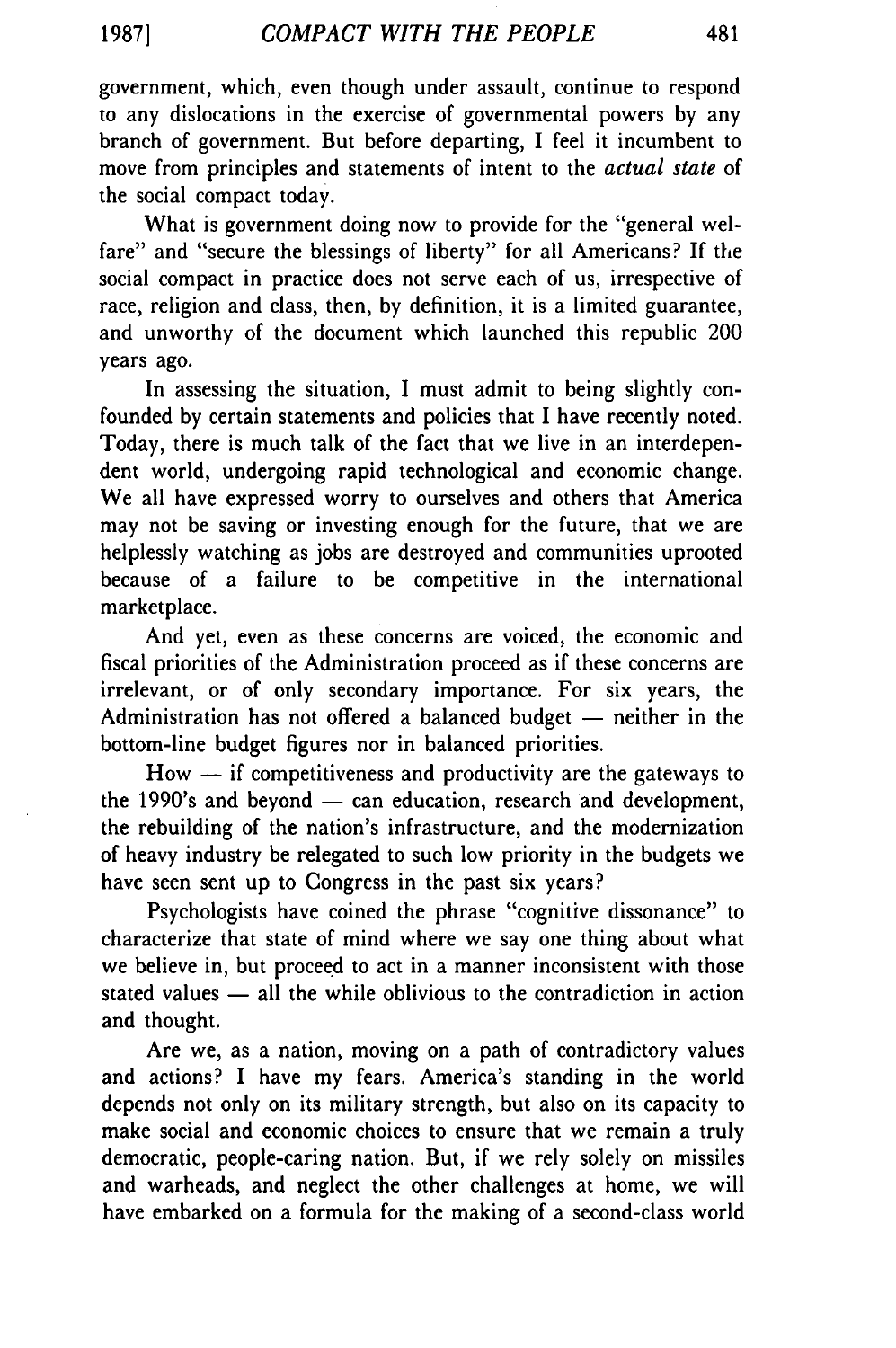power.

As **I** study the new budget offered by the Administration for fiscal year **1988,** the President proposes another Pentagon funding increase of three percent after inflation. This comes after the defense budget has already increased **117** percent since **1980.** Hardest hit in the new proposal are education, health and medical programs. I must ask in this year of bicentennial, if we accept such priorities, are we really living up to the preamble's prescription for balance, and the pledge of trust in meeting the needs of the people and "securing the blessings of liberty to ourselves and our posterity?" Are we living up to our compact with the people?

Does not the social compact include the right of all Americans to share in some measure of economic well-being in their personal lives? Do we simply forget about the homeless, saying there is nothing we can do because they fail to have a fixed address for mail? Do we tell our youth and their families that they may have to defer or completely miss the opportunity to pursue the avenues of higher education because of financial barriers? What about scientific research and development? What about the medical research challenges of cancer and AIDS facing our society? And is the message to our elderly that, even if you give forty or **fifty** years of productive service to community and country, it is your problem alone to cope with catastrophic illnesses in your later years? Isn't the government "in mingling diverse purposes in due proportion"  $-$  as Madison put it **-** responsible for confronting these issues?

The answers to these questions are indeed crucial for the "general welfare" and the "blessings of liberty" guaranteed for each of us. But they are just as essential for the collective policy of state  $$ the government - to answer as well. The covenant of trust requires no less.

The Constitution is a precious document. It has passed from generation to generation. As its beneficiaries, we  $-$  all of us  $-$  have an obligation to act as its trustees **-** guarantors **-** of this system • **. .** to guard jealously the rights and protections it promises **. . .** to secure the blessings of liberty for all and ensure that those rights and protections are neither destroyed nor chipped away.

Benjamin Franklin long ago reminded all of us that preservation of our form of government depended on our constant vigilance. Franklin one time was asked what kind of government we had, a republic or a monarchy. Franklin replied, "a republic, if you can keep it."

In this bicentennial year, let us all pledge to preserve the ideals